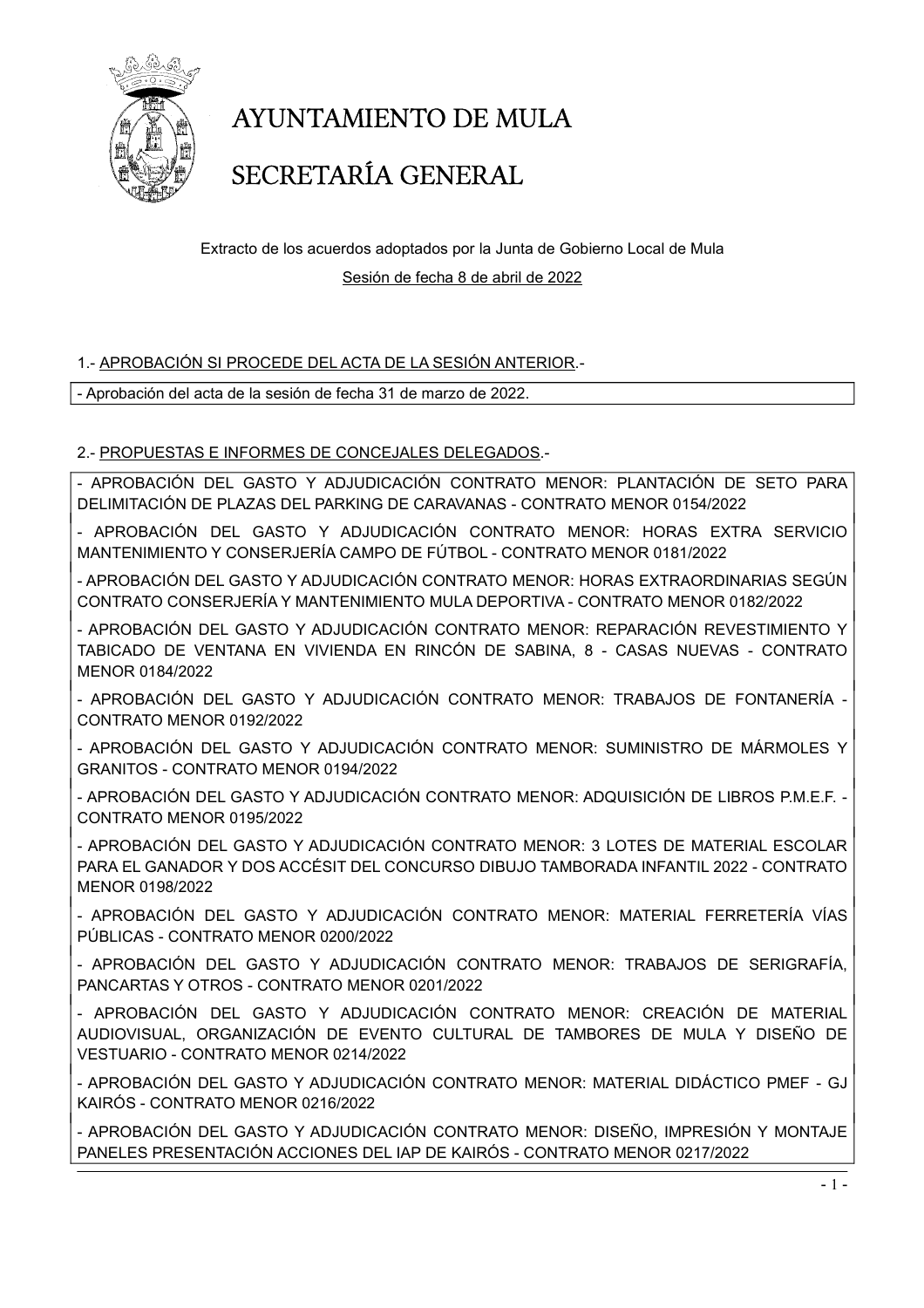

#### SECRETARÍA GENERAL

- APROBACIÓN DEL GASTO Y ADJUDICACIÓN CONTRATO MENOR: CENAS, DESAYUNOS Y CATAS PRODUCTOS LOCALES A LOS PARTICIPANTES EN ENCUENTRO KAIRÓS - CONTRATO MENOR 0218/2022

- APROBACIÓN DEL GASTO Y ADJUDICACIÓN CONTRATO MENOR: MATERIALES DE PROMOCIÓN Y ENTREGA A ASISTENTES ENCUENTRO INTERNACIONAL PROYECTO KAIRÓS - CONTRATO MENOR 0219/2022

- APROBACIÓN DEL GASTO Y ADJUDICACIÓN CONTRATO MENOR: CONTRATACIÓN PERSONAL SEGURIDAD DÍAS TOQUE DEL TAMBOR SEMANA SANTA 2022 - CONTRATO MENOR 0221/2022

- APROBACIÓN DEL GASTO Y ADJUDICACIÓN CONTRATO MENOR: TAXI POR DESPLAZAMIENTOS DEL ENCUENTRO KAIRÓS - CONTRATO MENOR 0222/2022

- APROBACIÓN DEL GASTO Y ADJUDICACIÓN CONTRATO MENOR: COMIDA 27 ABRIL ASISTENTES ENCUENTRO KAIRÓS - CONTRATO MENOR 0223/2022

- APROBACIÓN DEL GASTO Y ADJUDICACIÓN CONTRATO MENOR: DISEÑO E IMPRESIÓN ETIQUETAS PROMOCIÓN KAIRÓS - CONTRATO MENOR 0224/2022

- APROBACIÓN DEL GASTO Y ADJUDICACIÓN CONTRATO MENOR: SUMILLER CATA DE VINOS ASISTENTES ENCUENTRO PROYECTO KAIRÓS - CONTRATO MENOR 0225/2022

- APROBACIÓN DEL GASTO Y ADJUDICACIÓN CONTRATO MENOR: TRASLADO EN AUTOBÚS ASISTENTES ENCUENTRO KAIRÓS A LORCA Y MURCIA - CONTRATO MENOR 0226/2022

- APROBACIÓN DEL GASTO Y ADJUDICACIÓN CONTRATO MENOR: CARTELERÍA BANDO DE LOS TAMBORES 2022 - CONTRATO MENOR 0227/2022

- APROBACIÓN DEL GASTO Y ADJUDICACIÓN CONTRATO MENOR: MATERIAL PROMOCIONAL LA NOCHE DE LOS TAMBORES FIESTA DE INTERÉS TURÍSTICO INTERNACIONAL - CONTRATO MENOR 0228/2022

- APROBACIÓN DEL GASTO Y ADJUDICACIÓN CONTRATO MENOR: MONTAJE DE ESCENARIOS, ILUMINACIÓN Y SONIDO NOCHE DE TAMBORES 2022 - CONTRATO MENOR 0229/2022

- APROBACIÓN DEL GASTO Y ADJUDICACIÓN CONTRATO MENOR: CENA FRÍA DÍA 26 ABRIL ASISTENTES ENCUENTRO KAIRÓS - CONTRATO MENOR 0230/2022

- APROBACIÓN DEL GASTO Y ADJUDICACIÓN CONTRATO MENOR: ELABORACIÓN VIDEO ENCUENTRO KAIRÓS - CONTRATO MENOR 0231/2022

- APROBACIÓN DEL GASTO Y ADJUDICACIÓN CONTRATO MENOR: ELEMENTOS PROMOCIÓN ENCUENTRO KAIRÓS - CONTRATO MENOR 0232/2022

- APROBACIÓN DEL GASTO Y ADJUDICACIÓN CONTRATO MENOR: ADECUACIÓN Y LEGALIZACIÓN INSTALACIONES DE VIVIENDAS PROPIEDAD AYTO. - CONTRATO MENOR 0234/2022

- APROBACIÓN DEL GASTO Y ADJUDICACIÓN CONTRATO MENOR: REPOSICIÓN FIRME (ZAHORRA) EN SOLARES URBANOS PARA APARCAMIENTO DE VEHÍCULOS - CONTRATO MENOR 0235/2022

- APROBACIÓN DEL GASTO Y ADJUDICACIÓN CONTRATO MENOR: COMIDA 28 ABRIL ASISTENTES ENCUENTRO KAIRÓS - CONTRATO MENOR 0236/2022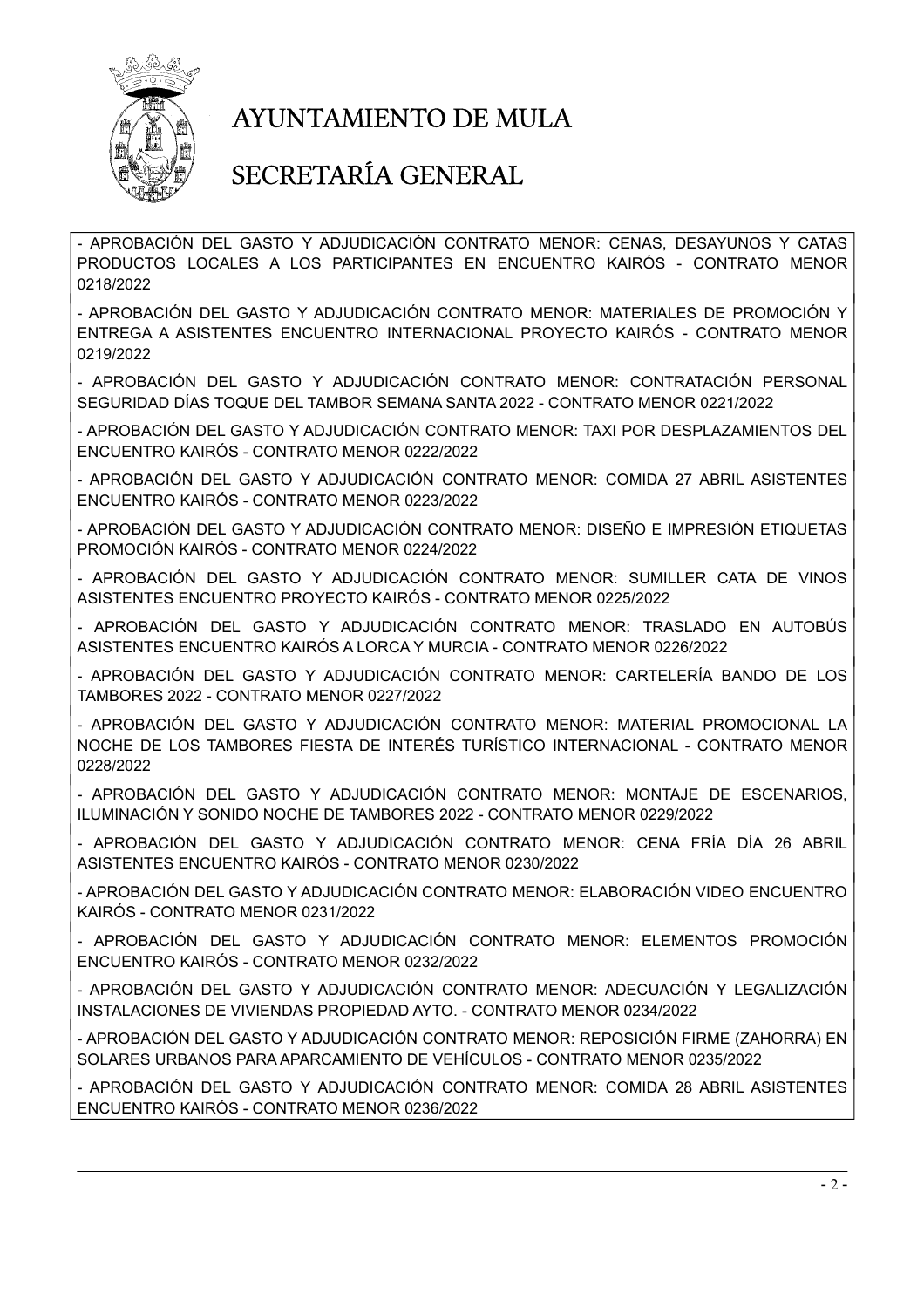

### SECRETARÍA GENERAL

- APROBACIÓN DEL GASTO Y ADJUDICACIÓN CONTRATO MENOR: SERVICIO DE AMBULANCIAS Y MÉDICOS LA NOCHE DE LOS TAMBORES Y DÍAS DE TAMBORADA 2022 - CONTRATO MENOR 0237/2022

- APROBACIÓN DEL GASTO Y ADJUDICACIÓN CONTRATO MENOR: ESTRUCTURA ARCO TAMBORES - CONTRATO MENOR 0238/2022

- APROBACIÓN DEL GASTO Y ADJUDICACIÓN CONTRATO MENOR: ALQUILER GRUPO ELECTRÓGENO SEMANA SANTA - CONTRATO MENOR 0240/2022

- APROBACIÓN DEL GASTO Y ADJUDICACIÓN CONTRATO MENOR: REEDICIÓN BANDO DE LOS TAMBORES - CONTRATO MENOR 0241/2022

- APROBACIÓN DEL GASTO Y ADJUDICACIÓN CONTRATO MENOR: EQUIPOS Y SERVICIOS DE TRADUCCIÓN SIMULTÁNEA PARA EL ENCUENTRO DEL PROYECTO KAIRÓS - CONTRATO MENOR 0242/2022

- ADJUDICACIÓN SUMINISTRO ENERGÍA ELÉCTRICA – GRAL/0164/2022

- ORDEN EJECUCIÓN CALLE ALTA 60 OREJ/0002/2022
- ORDEN EJECUCIÓN CALLE DEL CARMEN Nº 56 OREJ/0007/2022
- CONVENIO CONSEJO LOCAL DE LA JUVENTUD (C.L.J.) 2022 GRAL/0734/2022
- CONVENIO AGRUPACIÓN MUSICAL MULEÑA 2022 GRAL/0970/2022
- CONVENIO ECONÓMICO CON JUNTA VECINAL DE FUENTE LIBRILLA GRAL/0996/2022
- CONVENIO ECONÓMICO CON JUNTA VECINAL DE CASAS NUEVAS GRAL/0997/2022
- CONVENIO ECONÓMICO CON JUNTA VECINAL DE YÉCHAR GRAL/0998/2022
- COMPENSACIÓN HORAS EXTRAS FUNCIONARIA 16 MARZO 2022
- RETRIBUCIONES FUNCIONARIO DPTO TÉCNICO GRAL/0902/2022
- DECLARACIÓN RUINA: ALTOS STO. DOMINGO 37 Y 38 OREJ/0004/2022
- DECLARACIÓN RUINA CALLE TRASCASTILLO 15 OREJ/0005/2022
- DECLARACIÓN RUINA INMINENTE CALLE CARMEN 23 OREJ/0006/2022
- ALTA EN GESTOR DE EXPEDIENTES FUNCIONARIO MANCOMUNIDAD SERVICIOS SOCIALES
- CONVOCATORIA Y BASES CONCURSO CARTEL FIESTAS SAN ISIDRO 2022 GRAL/0973/2022
- AMPLIACIÓN HORARIO HOSTELERÍA NOCHE DE LOS TAMBORES
- AUTORIZACIÓN ALMA ATA PLAZAS C.E.D.
- LICITACIÓN SERVICIO ALQUILER VEHÍCULOS LIMPIEZA GRAL/0880/2022
- CONTRATACIÓN/RENOVACIÓN CONDUCTOR RSU PEOT/0002/2022
- EXTINCIÓN OBLIGACIÓN PAGO IBI POR CONFUSIÓN DE DERECHOS
- LICITACIÓN OBRAS ESCUELA TALLER OPUB/0006/2021
- DECLARACIÓN CADUCIDAD ESIU 462/2020 InfraccUrban/2020/0018
- PLAN DE SEGURIDAD TAMBORES-SEMANA SANTA 2022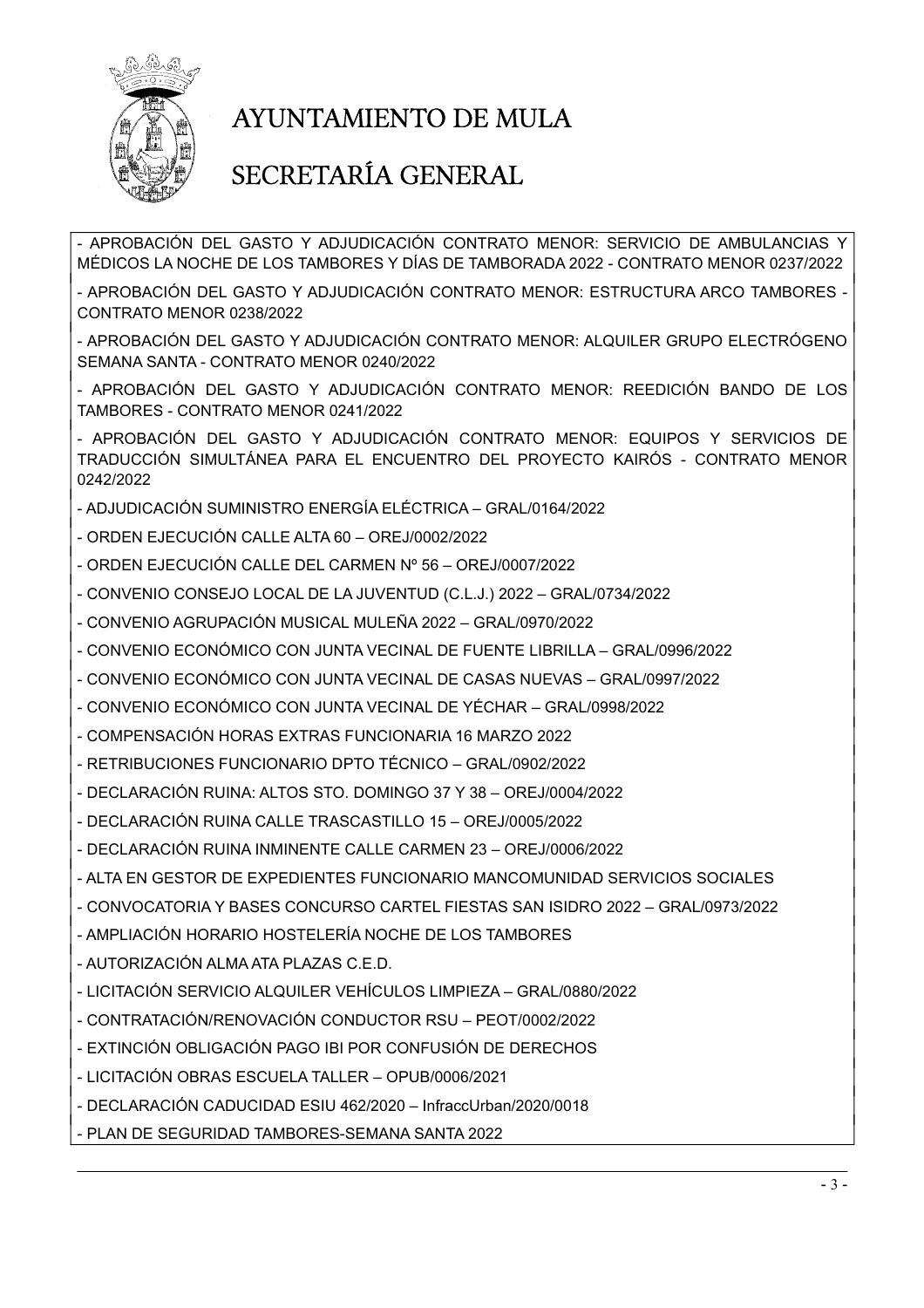

### SECRETARÍA GENERAL

3.- PROPOSICIONES DE GASTOS, PAGOS Y CUENTAS.–

- LIQUIDACIÓN CANON 1ºT/22 Y DEUDA ENDOSADA BAR-RESTAURANTE HOGAR DEL PENSIONISTA – GRAL/0103/2020 - LIQUIDACIÓN OVP - EJERCICIOS 2017-2020 - EXPTE. GRAL/0919/2022 - RELACIÓN DE FACTURAS 2022.2.0000060R – GRAL/0974/2022 - ASISTENCIAS TRIBUNAL SELECCIÓN EDUCADOR SOCIAL – GRAL/0833/2022 - PRODUCTIVIDAD POR ASISTENCIA A JUICIO EMPLEADO MUNICIPAL- GRAL/0931/2022 - PRODUCTIVIDAD POR ASISTENCIA A JUICIO EMPLEADO MUNICIPAL – GRAL/0932/2022 - PRODUCTIVIDAD POR ASISTENCIA A JUICIO EMPLEADO MUNICIPAL – GRAL/0933/2022 - PRODUCTIVIDAD POR ASISTENCIA A JUICIO EMPLEADO MUNICIPAL- GRAL/0934/2022 - ASISTENCIAS TRIBUNAL SELECCIÓN 1 TÉCNICO MEDIOAMBIENTE – GRAL/0956/2022 - APROBACIÓN SERV. EXTRAORDINARIOS POR ASUNCIÓN TAREAS PEDAGOGA - AYUDAS SOCIALES A EMPLEADOS MUNICIPALES – GRAL/0917/2022 - AYUDAS SOCIALES A EMPLEADOS MUNICIPALES – GRAL/0924/2022 - AYUDAS SOCIALES A EMPLEADOS MUNICIPALES – GRAL/0935/2022 - AYUDAS SOCIALES A EMPLEADOS MUNICIPALES – GRAL/0969/2022 - AYUDAS SOCIALES A EMPLEADOS MUNICIPALES – GRAL/0977/2022 - ABONO KILOMETRAJE JORNADAS - EXPEDIENTE: GRAL/0972/2022

4.- SOLICITUDES E INSTANCIAS DIVERSAS.-

- DEVOLUCIÓN TASA MATRIMONIO CIVIL – GRAL/0182/2022

- ALTA EN EL SERVICIO DE TELEASISTENCIA

- RENOVACIÓN CONTRATO CON LA SOCIEDAD DE CAZADORES EL JABALÍ DE MULA GRAL/0135/2022
- INSTALACIÓN CHURRERÍA SEMANA SANTA GRAL/0604/2022
- INSTALACIÓN CHURRERÍA SEMANA SANTA GRAL/0603/2022
- INSTALACIÓN CHURRERÍA SEMANA SANTA
- DENEGACIÓN CORTE DE CALLE GRAL/0994/2022
- SOLICITUDES DE LOCALES PARA LA INSTALACIÓN DE BARRAS

5.- CONCESIÓN DE LICENCIAS MUNICIPALES.-

- LICENCIA OBRAS – LIUR/0013/2022